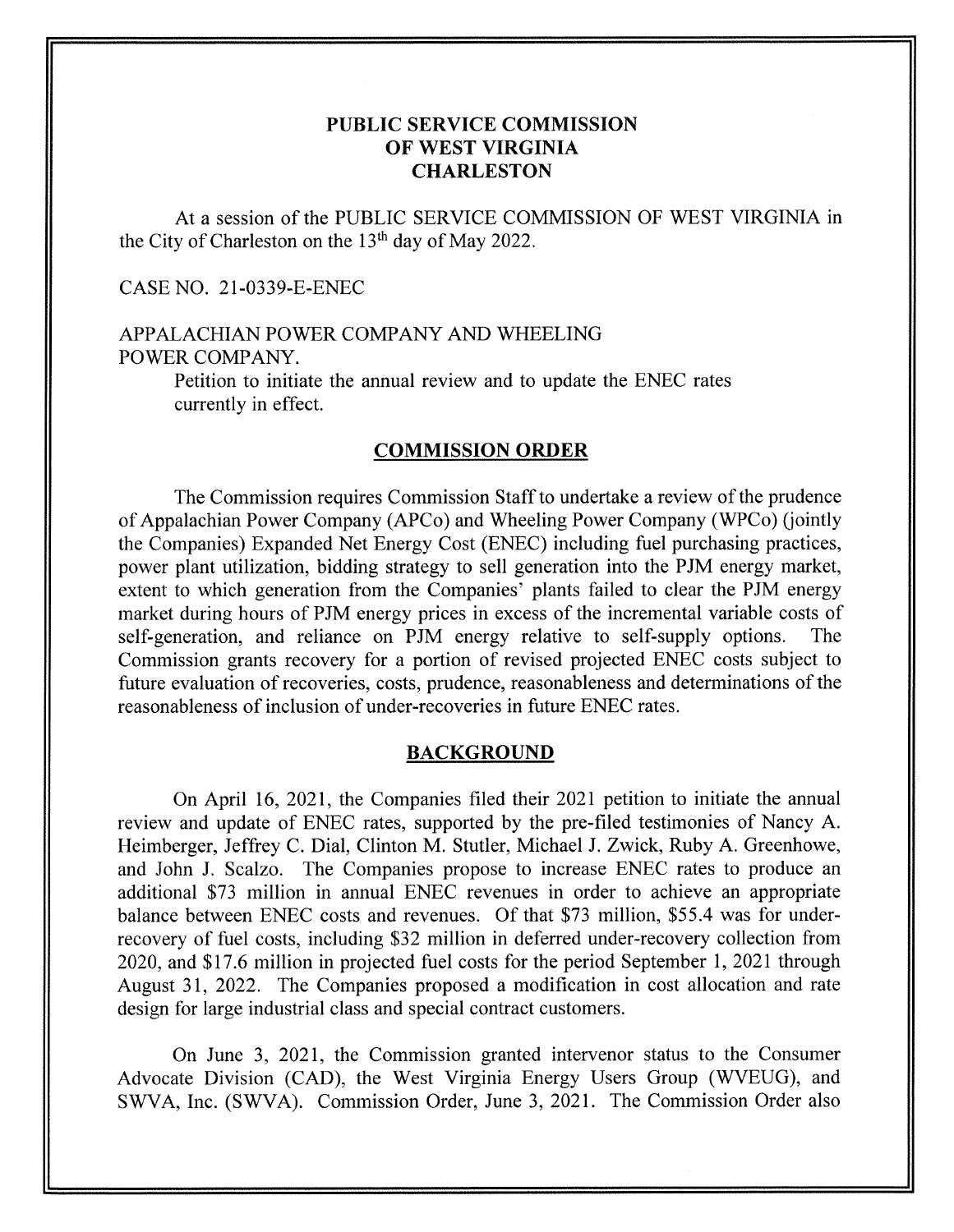set a procedural schedule and required notice by publication of filing and hearing. The Companies filed Affidavits of Publication. June 22, 2021 and July 21, 2021 filings.

The evidentiary hearing was held on July 30, 2021. The Companies filed posthearing exhibits as requested by the Commission and CAD, on August 9, 2021. The Companies, CAD, WVEUG, and Staff filed initial briefs. August 10, 2021 Filings. The Companies, Staff, WVEUG, and SWVA filed reply briefs. August 17,2021 Filings.

On September 2, 2021, the Commission issued an Order (Final Order) that approved ENEC rates using a capacity factor of 69 percent for the Companies' West Virginia generation units. The Commission projected generation costs for incremental additional self-generation targeted by the Commission, and an all-in weighted average purchased power cost of \$35.44 per megawatt hour as the basis for ENEC rates. The Final Order also required the Companies to file monthly reports providing net generation from all APCo and WPCo power plants by month; retail and wholesale energy load by month; purchased power energy purchases by month and supplier; and purchased power demand and energy costs by month and supplier.

On September 13, 2021, the Companies filed a Petition for Reconsideration or Clarification of the September 2, 2021 Commission Order (Petition). On September 22, 202 1, WVEUG and Staff filed responses opposing the Companies' Petition.

On March 2, 2022, the Commission modified its Final Order to reflect an increased ENEC rate and reopened the case for the Companies to explain the significant growth in the reported under-recovery of ENEC costs. The Companies filed their modified tariff on March 4, 2022.

On March 14, 2022, the Companies filed the direct testimony of John J. Scalzo, Jeffrey C. Dial, Clinton M. Stutler, Michael J. Zwick, Shelli Sloan, and Alex E. Vaughan including confidential exhibits filed under seal. Staff, WVEUG, and CAD filed comments or testimony in response to the Companies' filing. March 21, 2022 Filings.

The Commission held the evidentiary hearing on the reopened proceeding on March 23, 2022. On March 30 and April 5, 2022, the Companies filed requested posthearing exhibits.

On April 6, 2022, the Companies, CAD, WVEUG, SWVA, filed comments on reopening.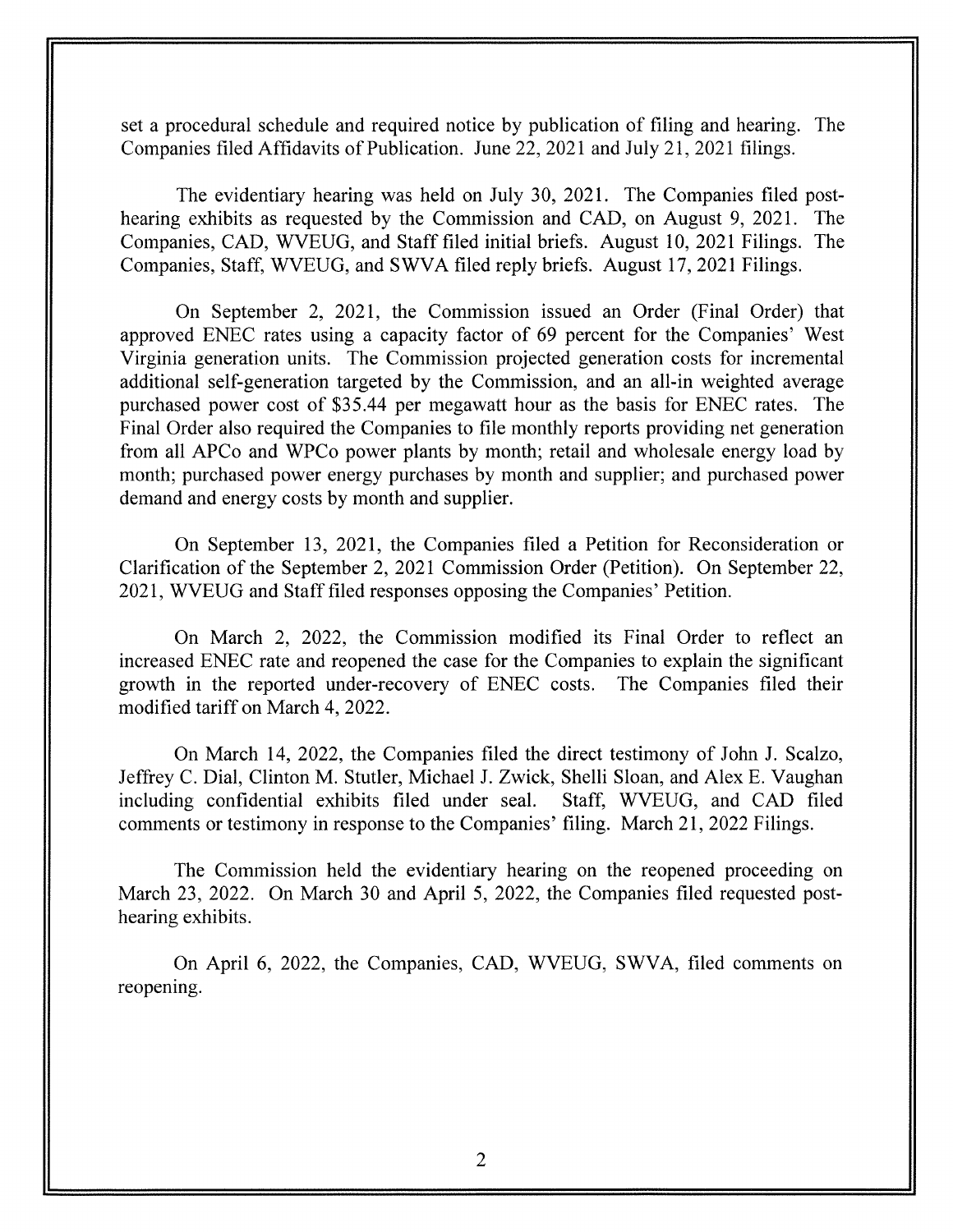#### **DISCUSSION**

#### ENEC Under-Recovery

In originally creating the ENEC specialized and limited rate proceeding, the Commission contemplated an annual filing to enable the Companies to adjust rates for fuel related generation costs and certain purchased power and transmission related costs to avoid filing a full base rate case to reflect changes in those cost components. The Commission authorized the development of ENEC rates based on projections of future ENEC cost elements. An important element of the ENEC procedure was an over or under-recovery mechanism whereby companies using the ENEC procedure would defer costs that exceeded or were less than their ENEC revenues and request recovery of underrecoveries or rate crediting of over-recoveries (true-up mechanism). This true-up mechanism, however, is subject to Commission review of the incurred costs and a determination that the costs resulted from prudent actions on the part of the utility and were reasonable. Absent such a finding, there was no guarantee that under-recoveries would be passed on to customers.

In September, 2021, due to concerns over increasing reported under-recoveries of ENEC costs and further concerns over purchases of expensive power at costs that exceeded self-generation costs the Commission required the Companies to file monthly reports showing energy costs as well as net generation and other energy related information. Commission Order, Sept. 2, 2021. In the November 2021 report, filed on January 21, 2022, the Companies reported large actual and projected under-recoveries of ENEC costs. At that time, the actual under-recovery balance was reported to have grown to \$176.1 million as of November 30, 2021. The Commission determined that it should review these reported high energy costs and projections now, rather than allowing the under-recovery to grow until the fall of 2022, when new ENEC rates would normally go into effect. Therefore, the Commission reopened the case and held a second evidentiary hearing to address the excessive under-recovery.

The Companies recommended that the Commission increase ENEC rates to produce additional revenues of \$155.2 million, a 9.7 percent increase, affective May 1, 2022. Part of the reason for the significant increase proposed by the Companies was their calculations of continuing and growing ENEC cost under-recoveries. The February 28, 2022 ENEC under-recovery balance as calculated by the Companies had grown to \$2 16.1 million. Without regard to the additional accumulated under-recoveries above those built into the rates approved by the Commission in September, the companies projected a need for an annual increase of \$93 million just to recover their projected annual ENEC costs. Cos. Exh. on Reopening JJS-RO at 8.

The Commission is concerned with the high under-recovery amounts and will continue to review the 2021-22 recovery period in Case No. 22-0393-E-ENEC. We are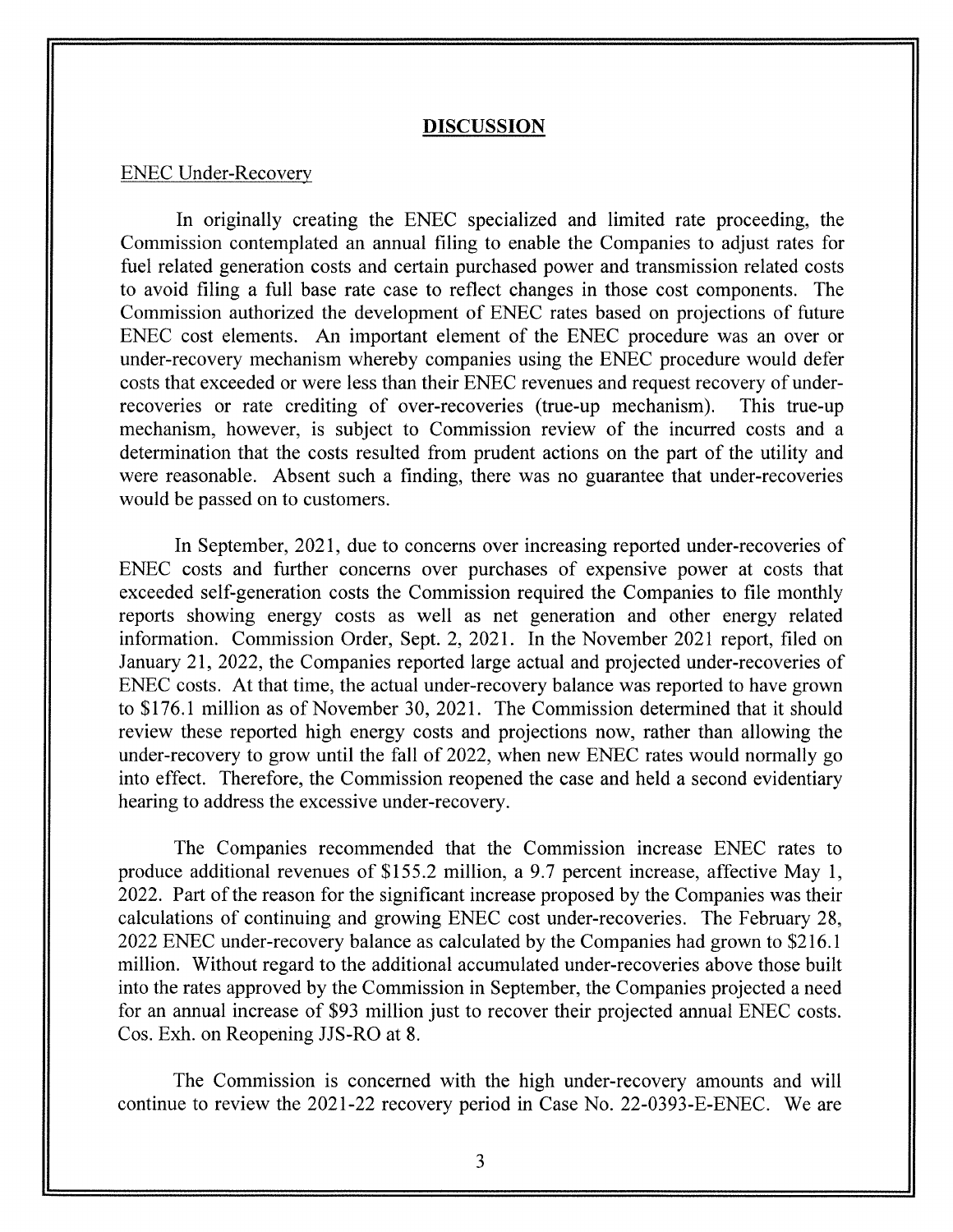also concerned that the Companies have been over-relying on PJM energy market purchases in lieu of planning for maximum self-generation through utilization of the capacity they own, and which customers are paying for, at the John Amos, Mountaineer and Mitchell power plants. The Companies claim that they plan on running their plants when it is economical to do so. However, for a variety of reasons including fuel shortages they did not do that at the worst possible time as the PJM energy market prices grew to unprecedented levels beginning in the fall of 2021 and continued at unprecedented levels through the winter of 2021/2022. The Companies claim that when the PJM market prices exploded, they attempted to obtain more fuel for their plant, but to no avail. However, part of the fuel problem faced by the companies was the result of their decision to allow fuel inventories to decline to levels which were unreasonably low.

It is clear that reliance on the PJM energy markets is producing unreasonable cost levels and ENEC under-recoveries that the Companies now ask West Virginia customers to pay. The Commission recognized the excessive cost of relying on the PJM energy market in September 2021 when we ordered the Companies to increase self-generation in lieu of the PJM market and high cost purchased power contracts. If the Companies had been able to increase self-generation and foregone reliance on PJM energy, then the recent spate of under-recoveries would have been greatly reduced or eliminated. Instead, we now learn that utilization of their power plants was limited by unreasonably low fuel supplies and an inability to acquire fuel supplies to accommodate the maximum possible capacity utilization of their power plants.

We were not told by the Companies at the initial stage of this proceeding that they were scraping the bottom of their coal inventory which would make it difficult for them to use their power plants at maximum levels no matter how much could be saved by selfgeneration. It is clear that the Companies' fuel supply planning and overreliance on market purchases are self-inflicted wounds. However, the Commission is not prepared at this time to determine how much, if any, of the excessive ENEC costs should be disallowed due to imprudence on the part of the companies or deferred for consideration of future, rather than current, recovery due to the unreasonable levels of the purchased power costs. We require more information to determine whether the self-inflicted underrecovery wounds were the result of imprudent decisions. For that reason, we will defer any consideration of the reported under-recoveries for rate making purposes until a more complete record is developed in Case No. 22-0393-E-ENEC, the current ENEC case.

Turning to the projected costs as presented by the Companies, we face a similar problem. All of the projected costs may be allowable for ratemaking, or a significant portion may be subject to disallowance, depending on our determination of the prudence of the Companies' planning and reliance on market purchases. However, we find that prudence dictates that we authorize an increase to cover higher ENEC costs than are built into present ENEC rates. We continue to direct the Companies to plan on self-generation rather than reliance on the PJM markets. It is well known that natural gas prices set the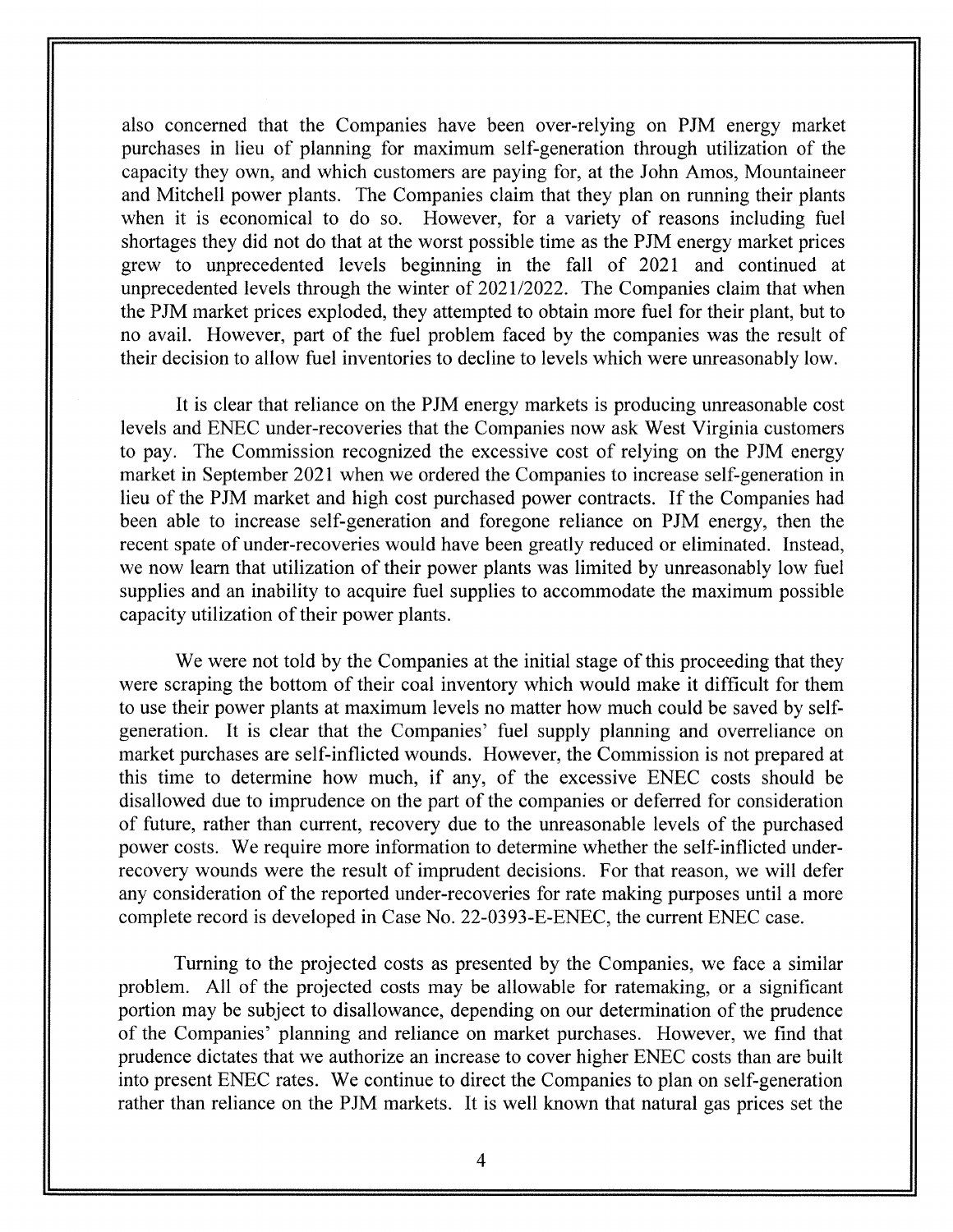PJM energy market. With natural gas futures continuing to hold steady or increase at levels that have not been seen for years, the PJM market price is likely going to exceed the cost of self-generation by the Companies, even at increased coal prices.

It is not clear to us how the companies were not more concerned in late 2020 and 2021 that rising gas prices and other market modifications that have been driven by PJM policy changes in recent years would make the benefits of low PJM market prices a distant memory. Instead of allowing coal inventories to decline precipitously, the Companies should have been doing everything possible to use their plants more and increase fuel inventories at the same time.

The following chart depicts the trend of spot natural gas prices at Henry Hub from January 2019 to the present.



Perhaps the Companies were lulled into a false expectation of continuing low PJM market prices by the downward trend in gas prices in 2019 and the extremely low levels in the first half of 2020. But by mid-2020 it was clear that natural gas prices in the \$2.00 per MMBTU range would soon be a distant memory.

Strategy for bidding into the PJM energy market is a critical element of prudent use of self-generation capabilities. Self-generation may not be the most economical option during parts of a day, but could become very valuable during other parts of the same day. Base load coal plants are not easily cycled from no load to maximum load, whereas PJM market prices can vary hourly. Selling into a soft PJM market price for a number of hours in order to have plants up and running to take advantage of peak pricing hours is how we expect the Companies to operate. When it became apparent that rising gas prices were going to lead to more and more hours when PJM market prices would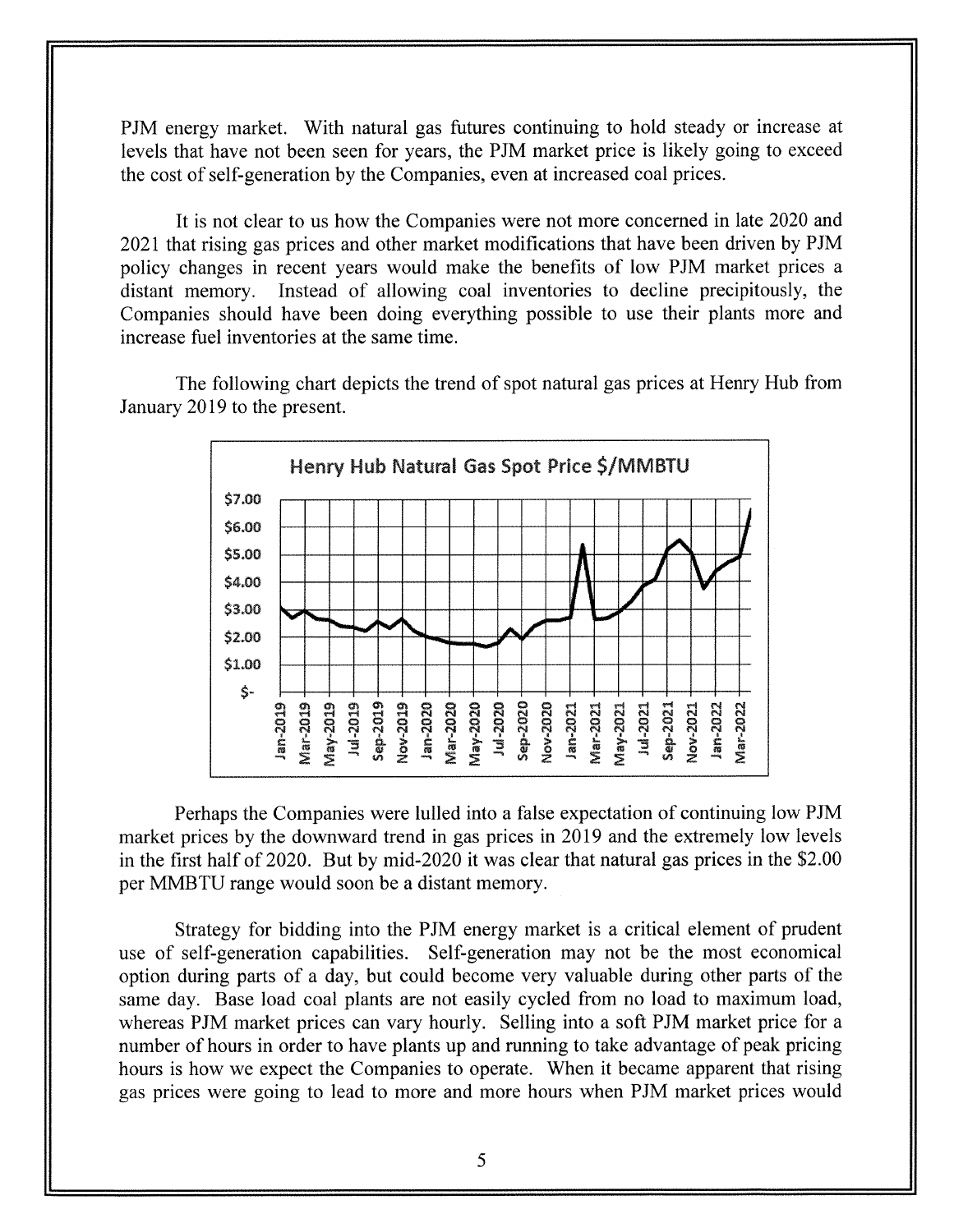exceed the cost of self-generation, the Companies should have been more aggressive both in building fuel supply inventory and bidding to maximize their generation plant utilization. We are not satisfied with the Companies saving a few pennies during some low-price hours or during an unreasonably low-priced market period in early 2020, but spending many dollars as gas prices drove PJM market prices to very high levels by mid-2021 and into the present and likely into the future.

Both CAD and WVEUG requested that the Commission conduct a prudency review of the energy costs incurred by the Companies. Comments filed March 21, 2022. Normally, a review of whether these costs were prudent would be completed within an ENEC case. Given the large under-recovery balance and the Commission's direction to the Companies to run their coal-fired generation plants at 69 percent capacity, which has not yet been achieved, the Commission will require Commission Staff to conduct a separate prudency review for expenses incurred in the 2020-21 and 2021-22 ENEC years. Because accumulated under-recoveries span successive ENEC true-up periods, we will defer any consideration of under-recoveries until the next ENEC case or later, depending on the timing of receipt of the Staff prudence review and the Companies meeting their burden to demonstrate that their ENEC costs are reasonable and the result of prudent management of their generation assets, fuel supplies and purchased power costs.

We direct our Staff to do an in-depth prudence review of the Companies' policies and procedures for maximizing and maintaining adequate fuel inventory levels, bidding their plants into the PJM market to maximize economical self-generation, recognizing that it may be necessary to sell at a small loss in some hours to capture the net benefits of higher market prices within any twenty-four-hour period. We also require evidence of proper and prudent plant maintenance and availability so that the benefits of selfgeneration can be realized when the opportunities arise. Until we get a full report and gather further information on the Companies' practices, we cannot find that the underrecoveries that have accumulated should be passed on fully to customers. We will nevertheless set rates at the level proposed by the Companies to recover the ongoing costs going forward subject to a later determination of the reasonableness of those costs.

We will grant an increase to produce \$93 million in additional revenue to attempt to prevent future rate shock for customers should the Companies' costs, both actual and projected, be determined to be prudent. The Companies are placed on notice that in adopting those requested rates to cover their updated ENEC cost projections, we are not guaranteeing them recovery of those costs if we later determine that some of those costs are excessive, unreasonable, and not prudently incurred. That decision will be made in the future when we further consider the Companies' planning, operating procedures, and commitment to use self-generation from fuel supplies inventoried in large enough quantities to smooth spikes in energy prices and soften the phase-in of a steady upward movement in their generation fuel prices.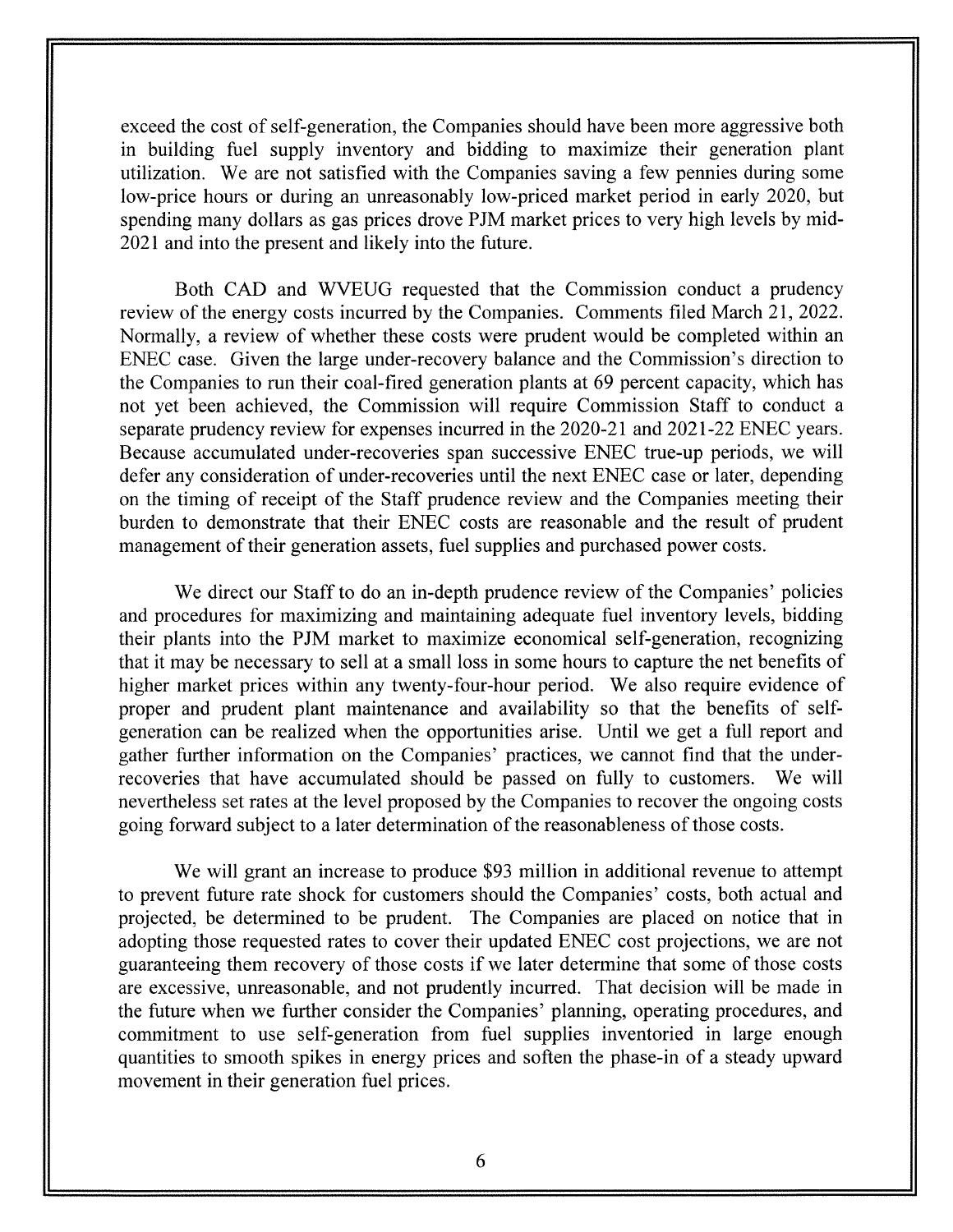#### Second and Third Addendum to Motion for Protective Treatment

During the reopening of this case, the Companies filed a second and third addendum to their Motion for Protective Treatment. Filings, Mar. 21, 2022 and Apr. 6, 2022. On March 14, 2022, the companies filed Cos. Exhs. MJZ-RO1 and SAS-RO7 under seal. Cos. Exh. MJZ-RO1 contained historical period (January 2021 through February 2022) Equivalent Availability Factor data for the Companies' fossil-fuel generating fleet. Cos. Exh. SAS-R07 contained information regarding the Companies' forecasted generation of electricity by generation unit and the expenses associated therewith. On March 30, 2022, the Companies filed under seal post-hearing exhibits Commission Reopened Requested Exh. Nos. 1 and 2 and Staff Reopened Requested Exh. No. 1. The Companies argued that the requested exhibits contained confidential information regarding the Companies' coal inventories, burn data for their coal-fired power plants in West Virginia, and bids received in response to requests for purchase issued by the Companies in the past four years. The Companies argued that all of this information constituted trade secrets. The Commission is sensitive to the Companies' argument regarding forecasts. However, we note that much fuel inventory and fuel use, and cost information is public information either in Energy Information Administration (EIA) reports or the fuel reports required to be filed by West Virginia statute. We direct the Companies to file redacted exhibits and to leave information that is available in coal reports and EIA data or is otherwise publicly available unredacted. Redacted public exhibits must follow the specifications established by the Commission in prior orders including limiting redactions, leaving the length of redacted material unchanged from the unredacted material, and being marked on the cover and every page as public documents. Redacted public documents must be accompanied by confidential versions properly marked on each page as confidential and with material that is redacted in the public version marked with bold double brackets - [[ I] - as has been directed by the Commission in prior orders.

## **FINDINGS OF FACT**

1. The Companies reported an ENEC under-recovery of \$176.1 million as of November 30,2021. Report, Jan. 21,2022.

2. The Companies have not achieved 69 percent capacity at their coal-fired generating plants as ordered by the Commission. See generally, Transcript of Mar. 23, 2022 Evidentiary Hearing.

## **CONCLUSIONS OF LAW**

1. Staff should conduct a review of the Companies' ENEC costs as described in this order.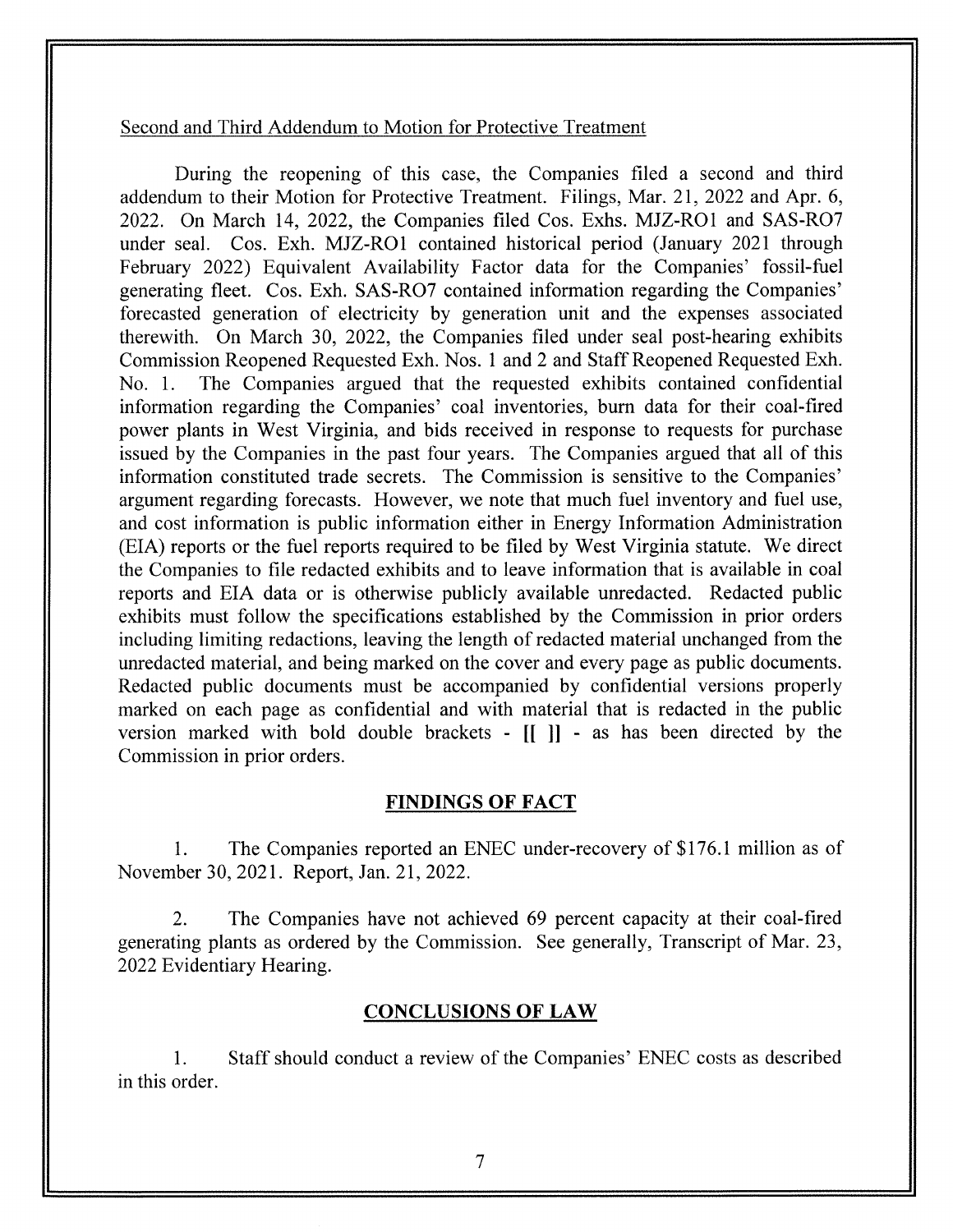2. The Commission should allow the Companies an additional \$93 million in rate recovery to prevent future possible rate shock to the customers.

3. ENEC costs recovered by ENEC rates approved by the Commission will be subject to future review and may be subject to disallowance if the Commission determines that they are unreasonable and the result of imprudent management of generation assets, generation costs and purchased power expenses.

4. The confidential information contained in Cos. Exhs. MJZ-RO1 and SAS-R07 and Commission Reopened Requested Exh. Nos. 1 and 2 and Staff Reopened Requested Exh. No. 1 should be resubmitted by the companies, properly redacted as described in this Order.

### **ORDER**

IT IS THEREFORE ORDERED that the rates approved in this Order will be in effect for all services rendered on and after the date of this Order.

IT IS FURTHER ORDERED that Commission Staff shall conduct a review, as further described above, of the Companies' generation plant availability and utilization and ENEC costs. Staff shall file a report of their review, in this case, within ninety days of the date of this Order unless an extension is granted by the Commission.

IT IS FURTHER ORDERED that the Executive Secretary of the Commission shall maintain under seal and separate and apart from the case file the information filed under seal in Cos. Exhs. MJZ-RO1 and SAS-R07 and Commission Reopened Requested Exh. Nos. 1 and 2 and Staff Reopened Requested Exh. No. 1.

IT IS FURTHER ORDERED that within ten days of the date of this Order, the Companies shall file calculations of the new rates necessary to recover additional ENEC costs as described herein and an original and six copies of revised tariff sheets to reflect those rates. Those rates may be implemented for billing purposes without further order of the Commission, subject to further review of the prudence of the underlying costs, the reasonableness of the rates and subject to future modification by the Commission.

IT IS FURTHER ORDERED that the Companies shall refile, within ten days of the date of this Order, the confidential information contained in Cos. Exhs. MJZ-RO1 and SAS-R07 and Commission Reopened Requested Exh. Nos. 1 and 2 and Staff Reopened Requested Exh. No. 1 properly redacted as described in this Order.